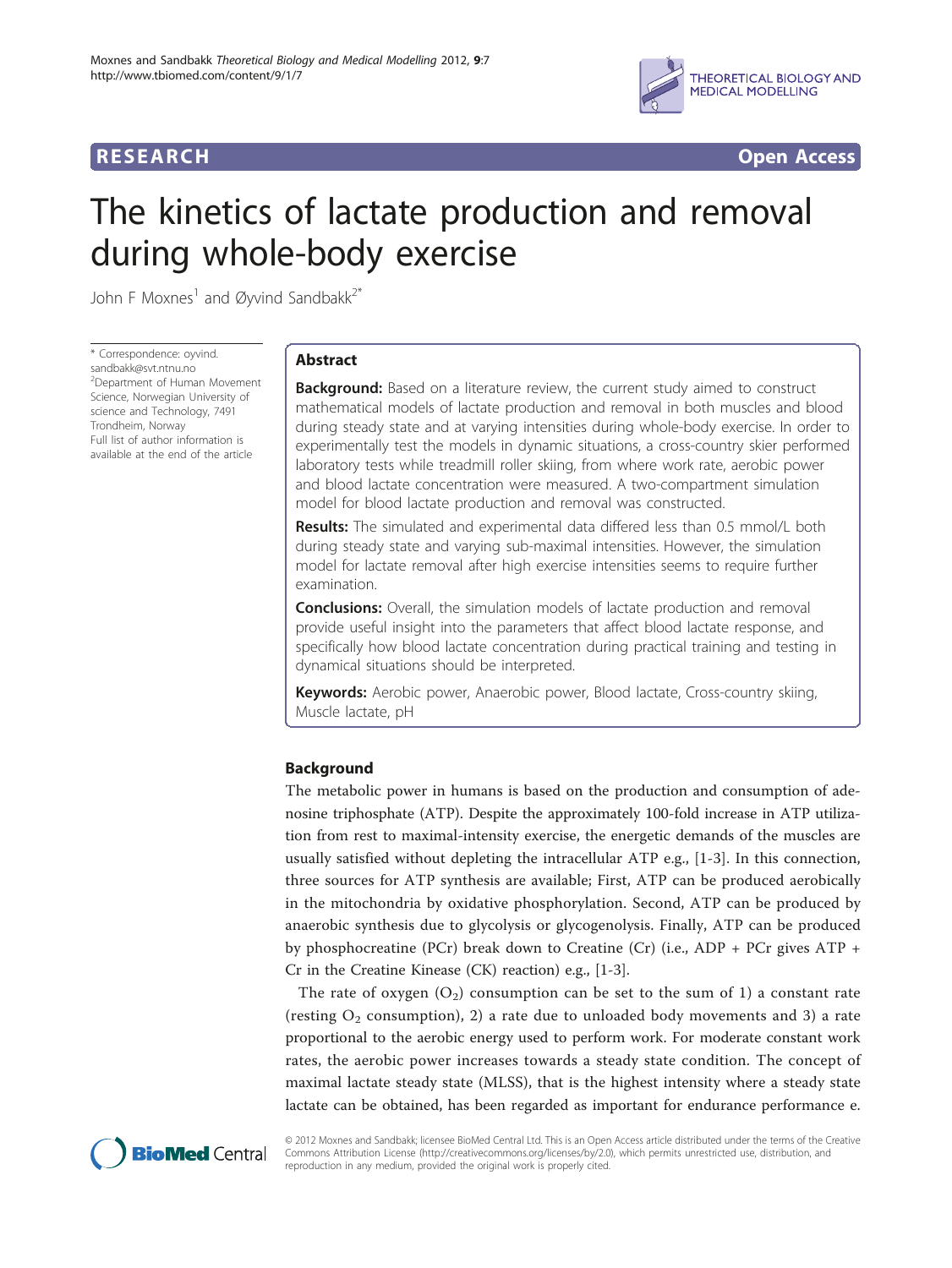g., [\[4-6](#page-12-0)]. For exercise intensities above MLSS, associated with sustained acidosis, a slow component delays the attainment of a steady state value and causes  $O<sub>2</sub>$  uptake to increase to values greater than those predicted from aerobic steady state demands. For exercise intensities exceeding the maximal oxygen uptake, the steady state corresponds to the level that would be attained if it was possible to carry out the exercise under pure aerobic conditions [\[7](#page-12-0)]. Obviously, this virtual steady state is never reached as the increase in oxygen uptake ends when the maximal oxygen uptake is achieved.

When the rate of ATP production by oxidative sources becomes insufficient, high rates of glycolytic or glycogenolytic ATP production are required. The endpoint of glycolysis is pyruvate, which represents a metabolite that can be reduced to lactate or oxidized to  $CO_2$  or  $H_2O$ . Thus, by increasing exercise intensities, the working muscles and various tissues produce more lactate and release it into the plasma. At the same time, the skeletal muscles, the heart, the liver and the kidney cortex remove lactate from the circulation, and lactate is suggested to act as an intermediate for the shuttling of carbohydrate from cells and tissue with relatively low oxidative capacity to cells and tissues with high oxidative capacity [[8-11\]](#page-12-0). Thus, it is well established that the blood lactate concentration is the result of the production and the removal of lactate in the blood. During steady state sub-maximal exercise, when lactate production (influx) equals lactate removal (outflux), the lactate concentration in the lactate pool stays constant and the rate of oxygen consumption is the measure of the whole body energy expenditure regardless of the magnitude of lactate production and removal or the absolute blood lactate concentration. At exercise intensities above steady state, a rise in the concentration could be attributed to an increase in the rate of lactate production or result from a decrease in the rate of lactate removal.

Lactate itself does not lead to muscle fatigue at high exercise intensities, and fatigue is most likely a result of decreased muscle pH and the associated reactions e.g., [[12,13](#page-12-0)]. For the skeletal muscles, the pH is normally around 7.1 but can fall to 6.4 during heavy exercise [\[14\]](#page-12-0), and numerous experiments suggest a negative relationship between decreased pH and the muscle contractile function [[15](#page-12-0)-[20](#page-12-0)]. In the capillary blood pH is normally (in steady state conditions) around 7.45, but can fall to around 7.05 during heavy exercise [[21\]](#page-12-0). Previous researchers have found a close relationship with a time delay between lactate concentrations in muscle and blood [\[22\]](#page-12-0).

Because muscle groups often work unequally, heterogeneity with regard to lactate concentration is likely in muscles during dynamic exercise. A rigorous estimation would require application of several compartments with production, removal and exchange between compartments. As an approximation, a two-compartment model can be applied, where the muscles and other organs that can remove lactate (such as the heart, the liver and the kidney cortex) are regarded as one compartment and the blood space and other tissues are grouped into a second compartment [[23-](#page-12-0)[25](#page-13-0)]. These studies indicate that the flux of lactate into a compartment depends upon the lactate gradient and its permeability. Furthermore, blood lactate recovery curves from muscular exercise can be described by a bi-exponential time function and a two-compartment model consisting of the previously worked muscle and the remainder lactate space. The time constants of the bi-exponential time function fitted to the arterial blood lactate recovery curves reflect the abilities to exchange lactate between the twocompartments and the ability to remove lactate from the total lactate space including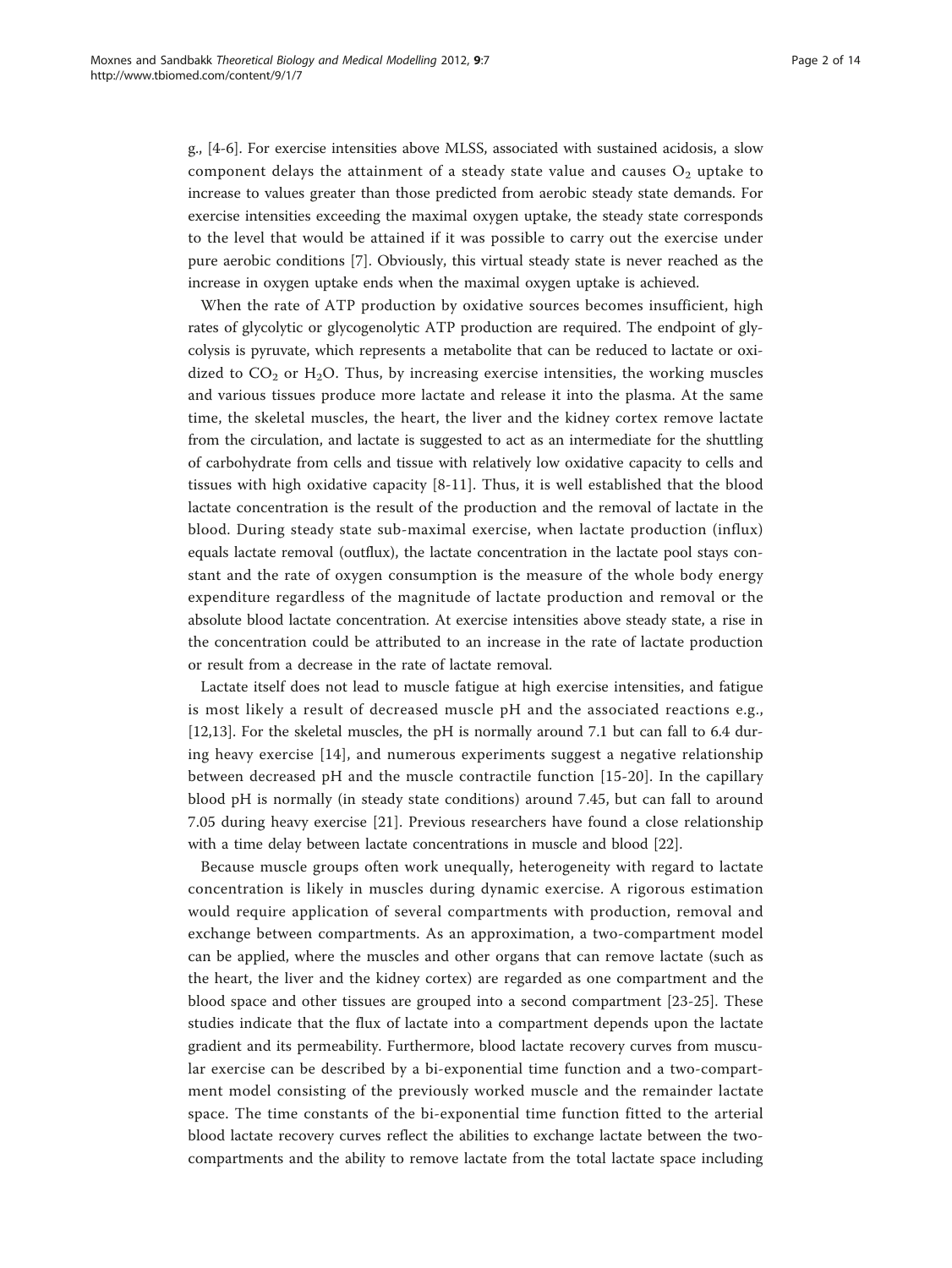the working muscle department [[26](#page-13-0)]. The two time constants are found to decrease with work rate and duration of the preceding exercise [\[27,28\]](#page-13-0).

The maximum anaerobic energy that can be utilized is proportional to the sum of Cr and lactate that can be accumulated in the body. PCr is an energy buffer that supports the transient failure of other metabolic pathways to support ATP. The equilibrium constant of the CK reaction is around 20 and the slightest drop in ATP allows the reaction to proceed to ATP. Thus, the ATP concentration stays nearly constant until almost all the PCr is utilized. The PCr levels follow an exponential time course after changes in work rate before approaching a steady state condition at moderate exercise intensities. In such cases, a strong similarity has been reported for the time constants of the  $O_2$  kinetics and the PCr consumption [\[29\]](#page-13-0). However, for exercise intensities above lactate threshold, the anaerobic glycolytic energy supply becomes significant and the association between PCr and  $O_2$  rate has not yet been systematically reported. During recovery, the level of PCr must be recovered, the pH must be re-established and ADP removed. While the PCr recovery is mainly due to oxidative ATP synthesis, the PCr stores may be rebuilt by anaerobic glycolysis [\[30-32](#page-13-0)].

The current study aimed to derive mathematical models for production and removal of lactate in the blood and muscles during dynamic whole-body exercise. As crosscountry skiing is a whole body exercise where athletes both train and compete on varying terrain and at constantly varying speeds and work rates [[33-35\]](#page-13-0) this locomotion was used for that purpose. Thus, the mathematical models were compared with experimental results from the laboratory during treadmill roller skiing. We hypothesized a mathematical two-compartment model of lactate production and removal to accurately predict blood lactate concentration during steady state and at varying exercise intensities.

# Methods

## Overall design

Initially, the current study derived mathematical simulation models of lactate production and removal in the blood and muscles by utilizing Mathematica 8 (Wolfram Research Inc., Champaign, IL, USA). Thereafter, the simulations were compared with experimental data from an elite skier performing laboratory tests while treadmill roller ski skating both during a steady state and at varying exercise intensities (see details below).

## Steady state aerobic power

Work rate W on the treadmill is  $=$   $\frac{m v v}{\approx 0}$ + $\mu$ *mgCos*( $\alpha$ )*v* + *mgSin*( $\alpha$ )*v*<sub>,</sub> where v is the treadmill velocity,  $\mu$  the coefficient of friction, m the mass of the skier and  $\alpha \approx \sin(\alpha)$ is the treadmill incline in radians. The power due to the change of kinetic energy  $m\nu\dot{\nu}$ is zero on the treadmill since the velocity is constant.  $\mu mgCos(\alpha)v$  is the power of roller friction, and  $mgSin(\alpha)v$  is the power of gravity due to the inclination of the treadmill. We define  $Q_{max}$  to be the maximal aerobic power and  $\overline{Q}_a$  to be the steady state aerobic power that has been found while treadmill roller skiing.  $\bar{\tilde{Q}}a$  is regarded as the virtual steady state aerobic power, with  $\bar{Q}_a \stackrel{mod}{=} Min\left(\bar{\tilde{Q}}_a,Q_{max}\right)$ , where  $Min$  is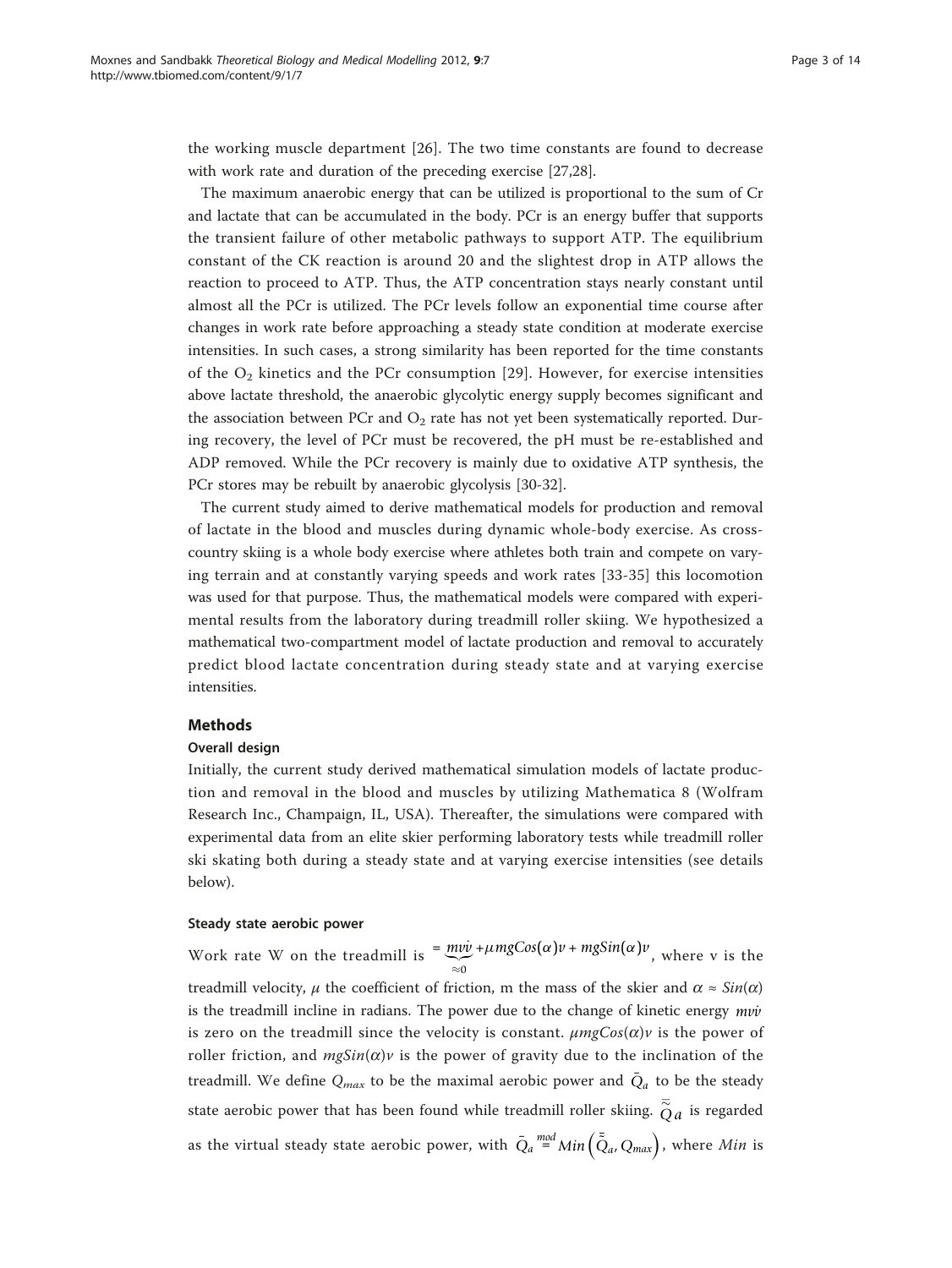the minimum function. The Min function is employed to ensure that the aerobic power does not exceed the maximum aerobic power. Below  $Q_{max}$  the virtual steady state power  $\tilde{Q}_a$  =  $\bar{Q}_a$  is found to be linear with work rate for a given cycle rate and incline, and as a hypothesis we apply this linearity also for metabolic powers above  $Q_{max}$  and find

$$
\bar{\tilde{Q}}_a \stackrel{mod}{=} \underbrace{Q_b}_{rest} + \underbrace{Q_{ul}(f)}_{unloaded} + c_2 \times \bar{A}(\alpha) \times W, \bar{Q}_a \stackrel{mod}{=} \text{Min}\left(\bar{\tilde{Q}}_a, Q_{max}\right)
$$
\n
$$
Q_b = 80J/s, Q_{ul}(f) \approx 111J/s, c_2 = 5.8, \bar{A}(\alpha) \stackrel{def}{=} 0.92(1 + 1.19 \exp(-71.8\alpha))
$$
\n(1)

 $Q_b$  is the metabolic power at rest (set to 80 J/s),  $Q_{un}$  the metabolic power of unloaded movements (zero work rate) which is dependent of the cycle rate. We define the cycle rate to be constant in this article. Thus,  $Q_{un} = 111$  J/s here.

Thereafter, we let  $Q_a$  be the aerobic power,  $\tilde{Q}_a$  the virtual aerobic power and  $Q_a \stackrel{\textit{mod}}{=} \textit{Min}(Q_{\textit{max}}, \tilde{Q}_a(t))$ . A first order differential equation of aerobic power with the virtual aerobic power as input was used to account mathematically for the delay in aerobic power with a time lag during steady state work rate. Thus,

$$
\dot{\tilde{Q}}_a(t) \stackrel{mod}{=} \frac{\tilde{Q}_a - \tilde{Q}_a(t)}{\tau_a}, (a), Q_a \stackrel{mod}{=} \text{Min}(Q_{\text{max}}, \tilde{Q}_a(t)), (b), \tau_a = 30s, Q_a(t_0) = Q_b
$$
\n(2)

The "dot" means time derivative,  $\tau$  is a time parameter quantifying the time before the aerobic power reaches steady state during sub-maximal work rates. We uses  $\tau = 30$ s according to di Prampero [\[36](#page-13-0)].

Figure [1](#page-4-0) shows the steady state aerobic power as function of the work rate for the G3 skiing technique.

## Anaerobic power and lactate concentration in blood and muscle

Lactate concentration in the lactate pool  $(C(t))$ , i.e. the mass of lactate per unit volume of this pool, increases only if the rate of lactate appearance (influx) in the lactate pool is larger than the rate of lactate disappearance (outflux). The current study uses a modified version of Brooks [[8\]](#page-12-0) and determines the levels of lactate pool concentration by modeling both the influx and outflux streams of lactate and simulate the blood lactate concentration according to Moxnes and Hausken [[37\]](#page-13-0). Here two pyruvate molecules are produced for each glucose or glycogen molecule during glycolysis/ glycogenolysis. One molecule of pyruvate gives one molecule of lactate. The increase in glycogenolysis/glycolysis, due to increased exercise intensity, ends when a maximal rate of glycogenolysis/glycolysis is achieved [[37\]](#page-13-0). Therefore, the rate of pyruvate appearance (P) has a least upper bound, which is denoted as  $P_{max}$ . By neglecting rates due to changing pyruvate concentration in the plasma, the rate of lactate appearance in mmol/L is  $R_a = P$ . However, as pyruvate can be oxidized in the mitochondria we set the influx of pyruvate into the mitochondria to be  $\alpha_0 \tanh(\beta_0, P)/(\beta_0, \alpha_0 < 1$ , where  $\alpha_0$ and  $\beta_0$  are to parameters fitted to the data and Tanh() is a function that accounts for saturation at high lactate concentrations according to Moxnes and Hausken [[37](#page-13-0)].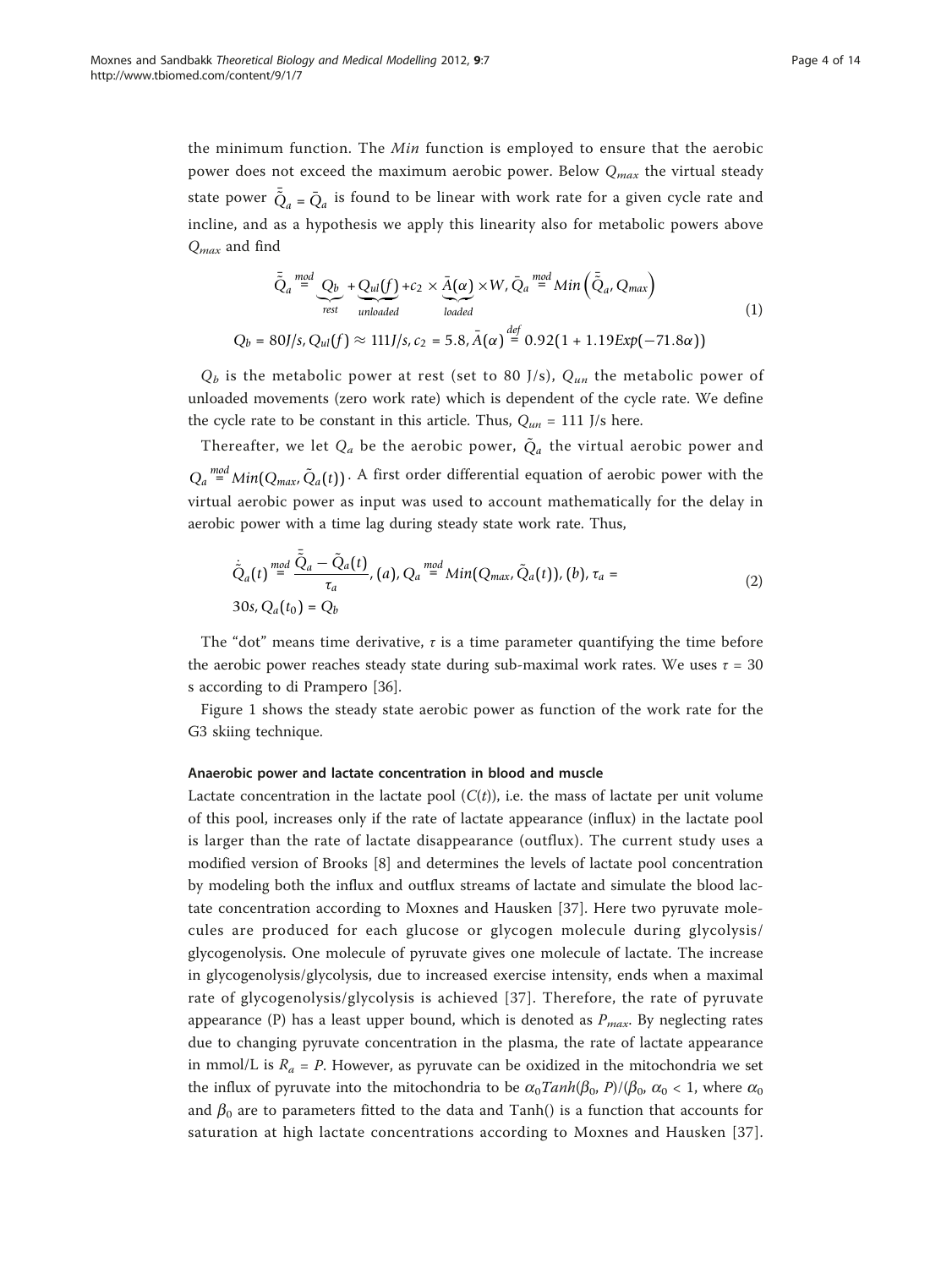<span id="page-4-0"></span>

Thus, the rate of lactate appearance is  $R_a = P - \alpha_0 \text{Tanh}(\beta_0 P)/\beta_0$  where we expect that  $\alpha_0$  is around 1.

During severe exercise, glycogen re-synthesis by the liver is severely depressed. As a hypothesis, we forecast that the rate of lactate disappearance due to both glycogen resynthesis and lactate oxidation is  $R_d = d_0 \times (Tanh(\chi^C)/\chi) \times D(Q_a) \times (Q_{max} - Q_a)$ , where  $d_0$  and  $\chi$  are two parameters that are fitted to the data.  $D(Q_a(t))$  is an unknown function that is monotonically increasing with the aerobic power. When aerobic power equals the maximum aerobic power (i.e.  $Q_a = Q_{max}$ ) no lactate disappearance takes place. Altogether, for a one compartment model of lactate we have

$$
\dot{C}(t) =
$$
\n
$$
R_a - R_d \stackrel{mod}{=} P - \underbrace{\alpha_0 \text{Tanh}(\beta_0 P/)}_{\text{apperance}} / \beta_0 -
$$
\n
$$
d_0 \times \underbrace{\text{Tanh}(\chi C)/\chi) \times D(Q_a) \times (Q_{max} - Q_a)}_{\text{disapperance}}
$$
\n(3)

In equation (3) we need a model for the rate of pyruvate appearance (P). To our knowledge, no such model exists in the literature, and we hypothesize that this function is linear with work rate up to  $P_{max}$  which is the least upper bound. This simple assumption might constitute a potential weakness in our argument. However, if we have experimental support this assumption also seems like the most reasonable one. Thus, we define a virtual steady state  $(\tilde{p})$  analogous to the virtual aerobic steady state  $(\tilde{Q}_a)$  and hypothesize that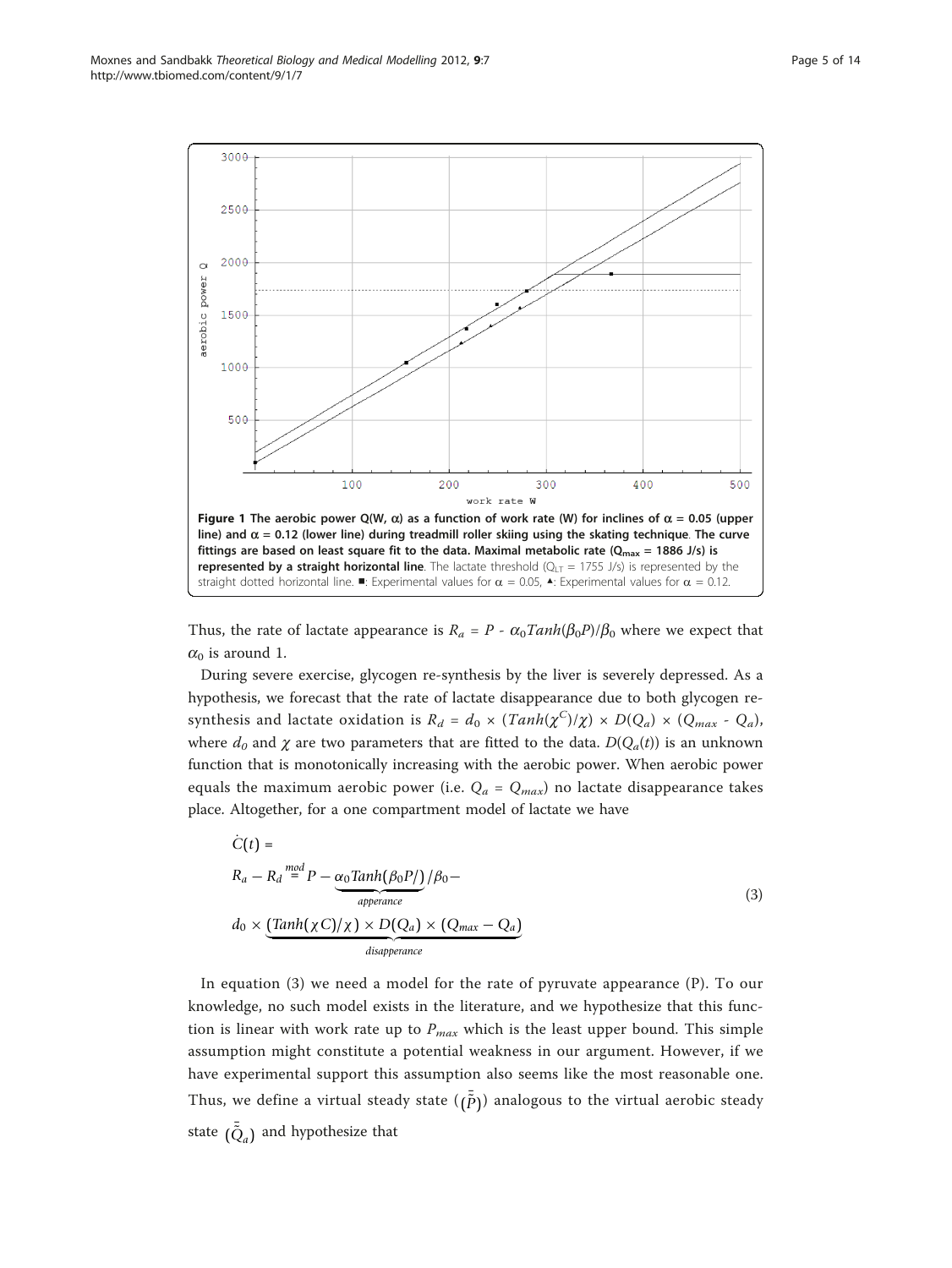$$
\dot{\tilde{P}}(t) \stackrel{mod}{=} \frac{\tilde{\tilde{P}} - \tilde{P}(t)}{\tau_{an}}, \tau_{an} = 10s, P \stackrel{mod}{=} Min(P_{max}, \tilde{P}(t))
$$
\n(4)

where  $\tau_{an}$  is the time constant for full activation of glycolysis/glycogenolysis during muscle contractions, set to 10 s [\[38](#page-13-0)].  $\bar{P}(t)$  is the steady state rate of pyruvate appearance. Note that the model in equation (3) applies only for the chosen type of exercise and a fixed concentration of glycogen in the body.

For aerobic power we assume that  $\bar{\widetilde{Q}}_a$  is a linear function of work rate and forecast that the steady state rate of pyruvate appearance is approximately proportional to the virtual steady state power leading to

$$
\bar{\tilde{P}}(t) \stackrel{mod}{=} p_0 \bar{\tilde{Q}}_a \tag{5}
$$

Due to the rather fast response time in equation (4), an approximation is that  $(t) \approx \tilde{P} = p_0 \tilde{Q}_a(t)$ . For equation (3) this gives that

$$
\dot{C}(t) \approx p_0 \left( \tilde{\bar{Q}}_a(t) - \frac{\alpha_0}{\beta_0 p_0} T_{anh} \left( \beta_0 p_0 \tilde{\bar{Q}}_a(t) \right) \right) - d_0 \times (Tanh(\chi C(t))/\chi) \times D(Q_a(t)) \times (Q_{max} - Q_a(t)),
$$
\n
$$
C(t_0) = 0.045 kg/m^3 = 0.5 mmol/L
$$
\n(6)

Finally, a model for  $D(Q_a)$  is needed. As a hypothesis we set that

$$
D(Q_a) \stackrel{mod}{=} \propto \left(Q_a - \frac{\alpha_0}{\beta p_0} \text{Tanh}(\beta_0 p_0 Q_a)\right) \tag{7}
$$

Here the constant of proportionality can be scaled by  $d_0$ .

A general solution for constant aerobic power is feasible in (5)-(7) when we let  $Tanh(\chi C(t))/\chi \approx C(t)$   $(Q_a = \overline{Q}_a = constant)$  [[37\]](#page-13-0).

Altogether, the steady state lactate concentration for constant aerobic power at intensities below the MLSS from equation (5)-(7) is

$$
\bar{C} = ArcTanh\left(\frac{p_0\chi}{d_0(Q_{max} - \bar{Q}_a)}\right)/\chi = \frac{1}{2}Ln\left(\frac{1 + \frac{\chi p_0}{d_0Q_{max}(1 - \bar{Q}_a/Q_{max})}}{1 - \frac{\chi p_0}{d_0Q_{max}(1 - \bar{Q}_a/Q_{max})}}\right)/\chi
$$
\n
$$
Lim\bar{C} = \frac{p_0}{d_0(Q_{max} - \bar{Q}_a)}\tag{8}
$$

The maximum aerobic power that can be used for steady state concentration is given by

$$
1 - \frac{p_0}{d_0(Q_{max} - \bar{Q}_a)} = 0 \Rightarrow \bar{Q}_a = \bar{Q}_{LT} = Q_{max} - \frac{p_0 \chi}{d_0} \Rightarrow \frac{\bar{Q}_{LT}}{Q_{max}} = 1 - \frac{p_0 \chi}{d_0 Q_{max}} \tag{9}
$$

 $W$ here  $\bar{Q}_{LT} = 0.93 Q_{max} = M LSS =$ ,  $p_0 = 10^{-5} kg/(m^3 s)/(J/s)$ ,  $d_0 = 7.2410^{-8}/(J/s)^2/s$ ,  $\chi = 0.95 m^3/kg$ and  $Q_{max} = 1886$  J/s.

According to equation (8) all steady state lactate concentrations can be achieved for steady state aerobic powers below  $\bar{Q}_{LT}$  (MLSS). Furthermore, the steady state lactate concentration  $(\bar{C})$  approaches infinity when the aerobic power approaches  $\bar{Q}_{LT}$ . However, it has been discovered that not all steady state lactate levels are tolerated over time. This means that blood lactate levels above a certain level of exercise can be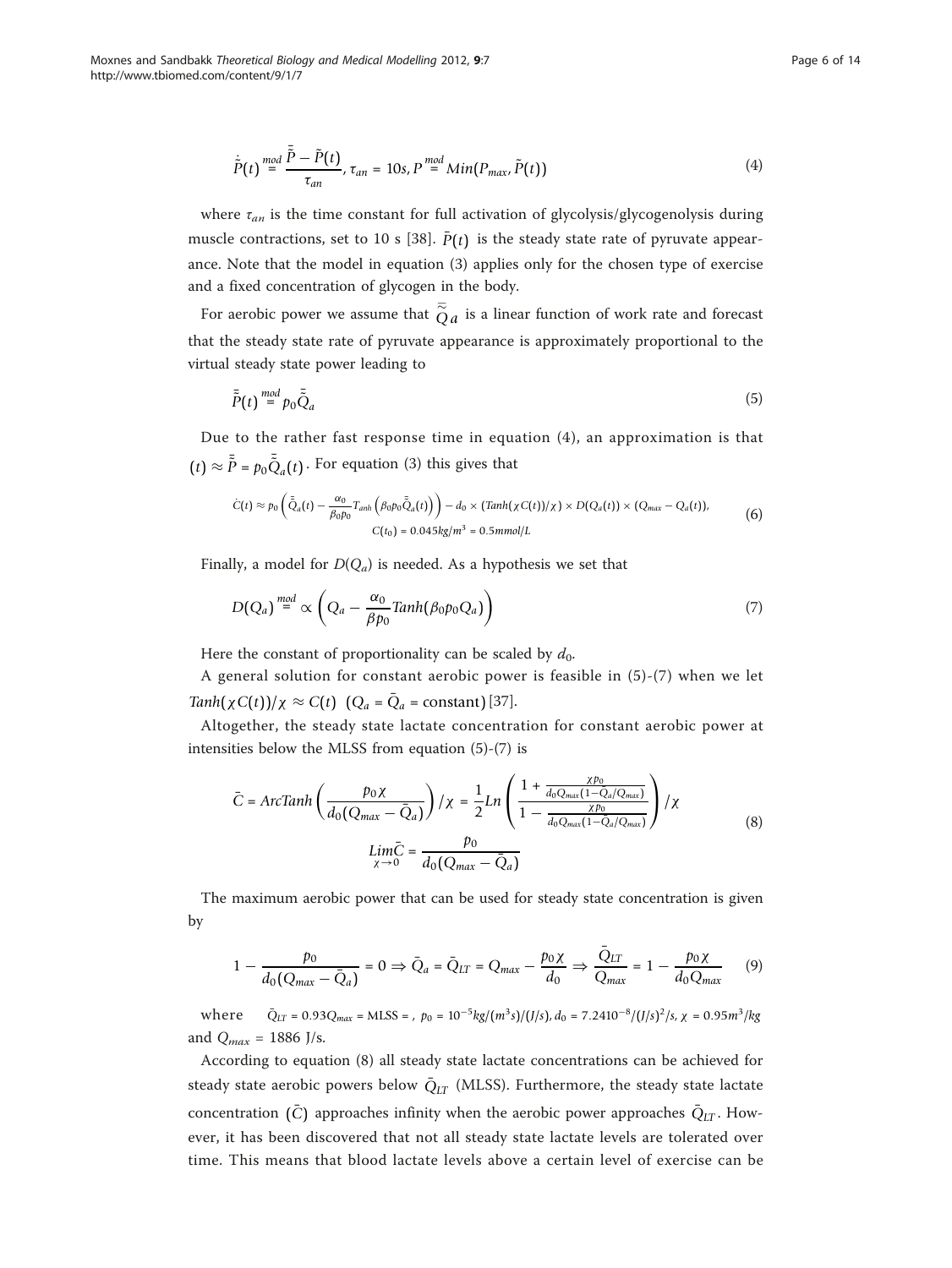terminated before steady state is reached. The anaerobic power due to anaerobic glycogenolysis/glycolysis  $(Q_{an}^G(t))$  can be calculated from the increase lactate concentration when using the relation from di Prampero and Ferretti [[7\]](#page-12-0) as

$$
Q_{an}^G(t) = m \times \lambda \times \dot{C}(t), \lambda = 3 \times 20 : J/(kgmmol/L)
$$
 (10)

Blood lactate concentration usually continues to rise a short period of time after exercise. The model in equation (6) does not capture this phenomenon since we only considered one compartment; the lactate pool. In the next step we consider the different compartments involved: working muscles, blood and other tissues such as the liver, kidney and heart. For exercise powers significantly above resting values, we regard a two-compartment model as sufficient: a) the blood compartment and b) muscles and other tissues as one compartment (denoted muscles in the rest of current manuscript).  $C_b(t)$  is the lactate concentration in the blood and  $C_m(t)$  the lactate concentration in the muscles.  $V_b(t)$  and  $V_m(t)$  are the volumes of muscles and blood, respectively. The total lactate pools volume is  $V = V_b(t) + V_m(t)$ , set to 0.18 L per kg body mass as an approximation for the skier modelled here [\[39\]](#page-13-0). The muscle mass is set to be 10 kg, based on an iDexa scan of the skier, and muscle volume as 10 L. We assume that lactate moves between the muscle and blood compartment with some time dynamics. Thus, we propose the following model for the muscle's  $(C_m)$  and blood's  $(C_b)$  concentrations of lactate

$$
\dot{C}_m(t) = \left(\frac{V}{V_m}\right) \left[p_0 D\left(\bar{\tilde{Q}}_a(t) - d_0(\text{Tanh}(\chi C_m(t))/\chi)D(Q_a(t))(Q_{max} - Q_a)\right] - k_{1a}\frac{C_m(t) - C_b(t)}{V_m}\right]
$$
\n
$$
\dot{C}_b(t) = k_{1a}\frac{C_m(t) - C_b(t)}{V_b}
$$
\n(11)

 $K_{1a}$  is a parametric function that scales the movement of lactate into and out of the blood. The rate of lactate appearance in the blood is set proportional to the difference in lactate concentration between blood and muscles. To account for different rates of transport into or out of the blood we let  $K_{1a}$  be dependent on  $C_m(t)$  -  $C_b(t)$ . Estimates of these parameters were found by visual curve fitting. Visual curve fitting gives plausible values for the parameters based on plotting of experimental data that is compared with simulations. The parameters were sought to have biologically trustworthy numerical values and a least square fit of the data was performed to produce best fit estimates. The parameters employed here are

$$
p_0 = 10^{-5} \frac{kg}{m^3 s} / \frac{J}{J/s}, d_0 = 7.2410^{-8} / \frac{J}{s}, \chi = 0.95 m^3 / kg, \alpha_0 = 0.9
$$
  
1/ $(\beta_0 p_0) = 0.6 Q_{max}, \alpha_0 = 0.9, k_{1a} = 0.05 / s \times L, V_b = 4L, V_m = 10L$  (12)

## Experimental tests

The derived mathematical simulations are compared with experimental data from an elite crosscountry skier while roller skiing on a treadmill employing the skating G3 technique. The mass of the skier was  $m = 77.5$  kg and the friction coefficient on the treadmill was  $\mu = 0.024$  in all tests. Equipment and procedures were similar to the studies by Sandbakk, Holmberg, Leirdal and Ettema [[40,41\]](#page-13-0). All treadmill tests were performed on a  $6 \times 3$  m motor-driven treadmill (Bonte Technology, Zwolle, The Netherlands). Inclination and speed were calibrated using the Qualisys Pro Reflex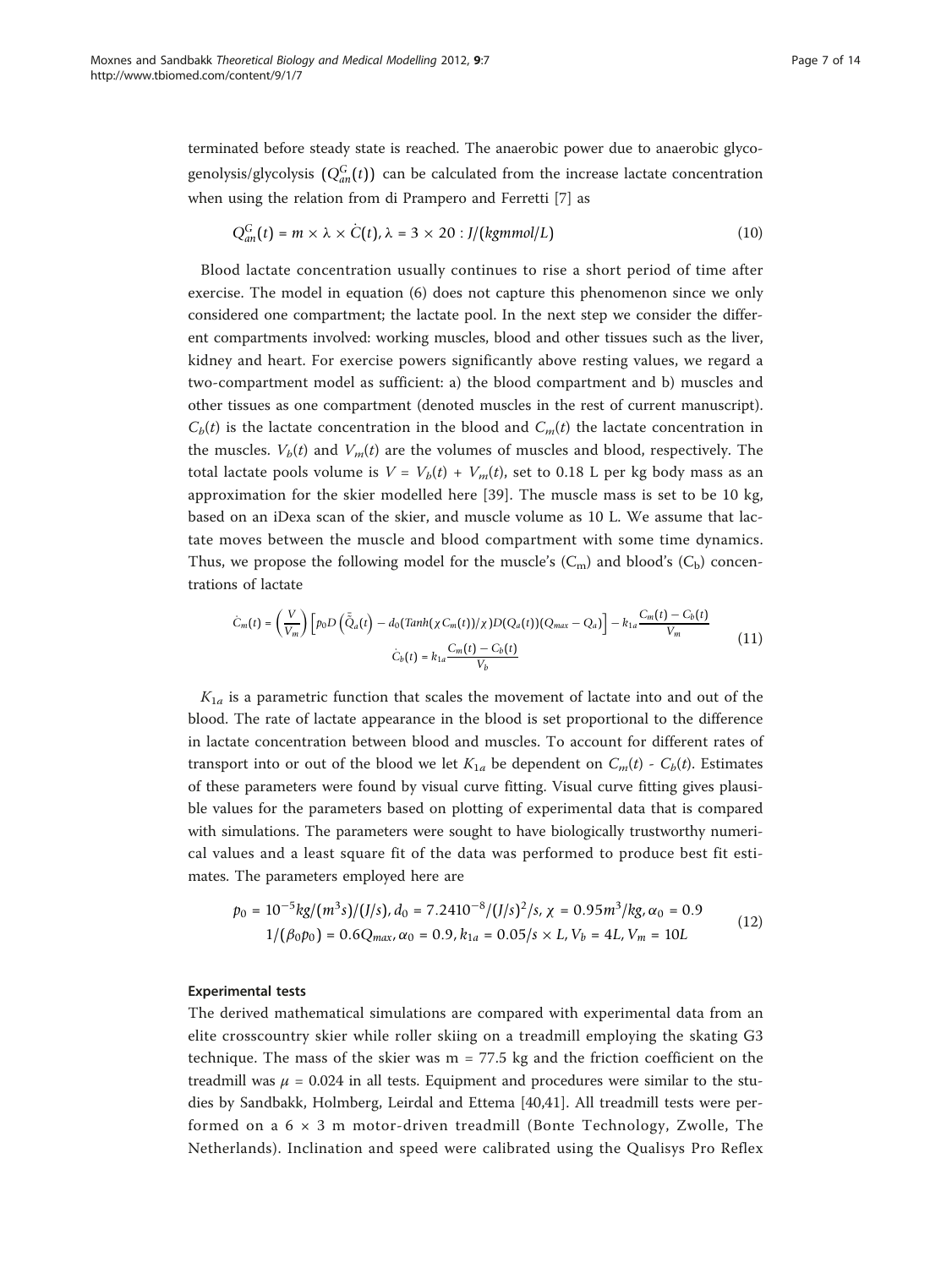system and the Qualisys Track Manager software (Qualisys AB, Gothenburg, Sweden). The treadmill belt consisted of a non-slip rubber surface that allowed the skier to use his own poles (pole length: 90% of body height) with special carbide tips. The skier used a pair of Swenor skating roller skis with standard wheels (Swenor Roller skis, Troesken, Norway) and the Rottefella binding system (Rottefella AS, Klokkartstua, Norway), and the roller skis were pre-warmed before each test through 20-min of roller skiing on the treadmill. The roller skis were tested for rolling friction force  $(F_f)$ before the test period, and the friction coefficient ( $\mu$ ) was determined by dividing F<sub>f</sub> by the normal force (N) ( $\mu = F_f \cdot N^{-1}$ ). This was performed in a towing test on three subjects (70, 80 and 90 kg) rolling passively at 3.9, 4.4 and 5.0 m/s for 5 min on a flat treadmill (0%) whilst connected to a strain gauge force transducer (S-type 9363, Revere Transducers Europe, Breda, The Netherlands). The measured μ was independent of speed and body mass, and the mean  $\mu$ -value (0.0237) was incorporated in the work rate calculations. Gas exchange values were measured by open-circuit indirect calorimetry using an Oxycon Pro apparatus (Jaeger GmbH, Hoechberg, Germany). Before each measurement, the  $VO<sub>2</sub>$  and  $VCO<sub>2</sub>$  gas analyzers were calibrated using high-precision gases (16.00  $\pm$  0.04% O<sub>2</sub> and 5.00  $\pm$  0.1% CO<sub>2</sub>, Riessner-Gase GmbH & co, Lichtenfels, Germany), the inspiratory flow meter was calibrated with a 3 L volume syringe (Hans Rudolph Inc., Kansas City, MO). Heart rate (HR) was measured with a heart rate monitor (Polar S610, Polar Electro OY, Kempele, Finland), using a 5-s interval for data storage. Blood lactate concentration (BLa) was measured on 5 μL samples taken from the fingertip by a Lactate Pro LT-1710  $t$  (ArkRay Inc, Kyoto, Japan).

In a first test, the skier performed 5-min constant work rates at 0.05 and 0.12 inclines in radians when treadmill roller skiing in the skating G3 technique. Gas exchange values were determined by the average of the last minute during each stage. The lactate threshold was defined at the metabolic power when blood lactate began to accumulate (OBLA) (defined as a concentration of 4 mmol/L, as calculated by a linearly interpolated point out of the three measurement points of blood lactate concentration at the incline of 0.05. Maximal metabolic power was tested at an incline of 0.05 in the G3 technique with a starting speed of 4.4 m/s. The speed was increased by 0.3 m/s every minute until exhaustion.  $VO<sub>2</sub>$  was measured continuously, and the average of the three highest 10-s consecutive measurements determined  $VO<sub>2</sub>$ max and used to calculate the maximal metabolic power. The test was considered to be a maximal effort if the following three criteria were met: 1) a plateau in  $VO<sub>2</sub>$  was obtained with increasing exercise intensity, 2) respiratory exchange ratio above 1.10, and 3) blood lactate concentration exceeding 8 mmol/L.

Thereafter, the velocity and the angle of incline on the treadmill were varied according to Figure [2](#page-8-0) with gas exchange measured continuously. Immediately after finishing the protocol in Figure [2,](#page-8-0) the skier had a recovery period while skiing at 0.05 incline at 2.2 m/s, inducing a work rate of 125 J/s and an aerobic power of approximately 900 J/s.

## Results

The simulated data for steady state concentration of blood lactate during 5-min constant work rates show good agreement with the experimental results, with less than 0.5 mmol/L disagreement (Figures [3](#page-8-0) and [4\)](#page-9-0). For the protocol showed in Figure [2](#page-8-0), the simulated and experimental data for work rate and metabolic power as functions of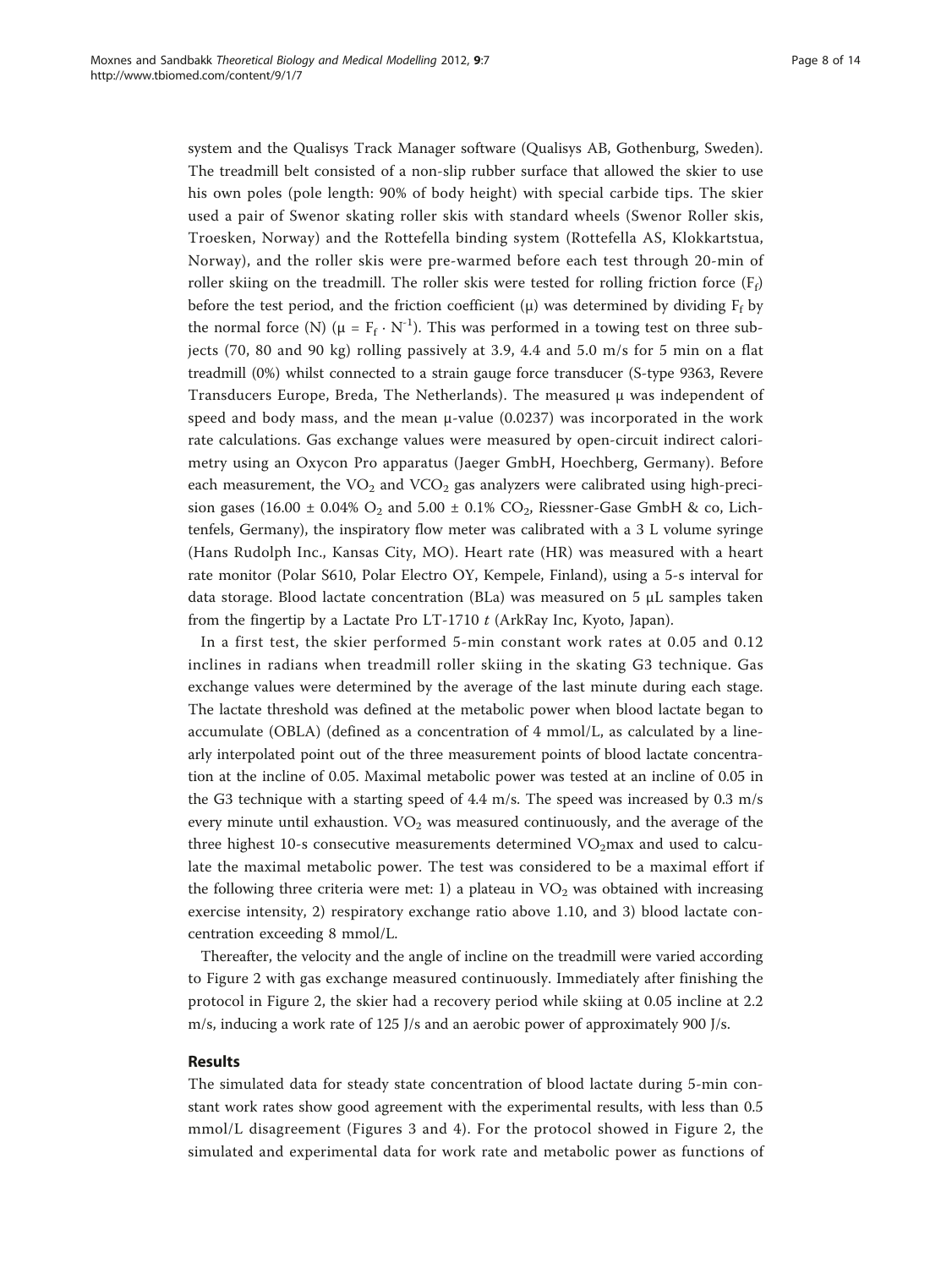<span id="page-8-0"></span>

time show general good agreement (Figure [5](#page-9-0)). However, we see that  $Q_a(t)$  is delayed compared to the quasi steady state value  $\overline{Q}_a(t)$ . Additionally,  $Q_a(t)$  is delayed compared to the experimental data because the measuring apparatus of  $VO<sub>2</sub>$  has an inherent time lag (around 15 s) that is not modeled. Based on the same test (i.e., Figure 2), anaerobic power is simulated in Figure [6.](#page-10-0) Thereafter simulated and experimental lactate levels as functions of time were compared in Figure [7.](#page-11-0) There was a good agreement between the simulated and experimental results at these varying sub-maximal intensities, showing less than 0.5 mmol/L disagreements. During the recovery period

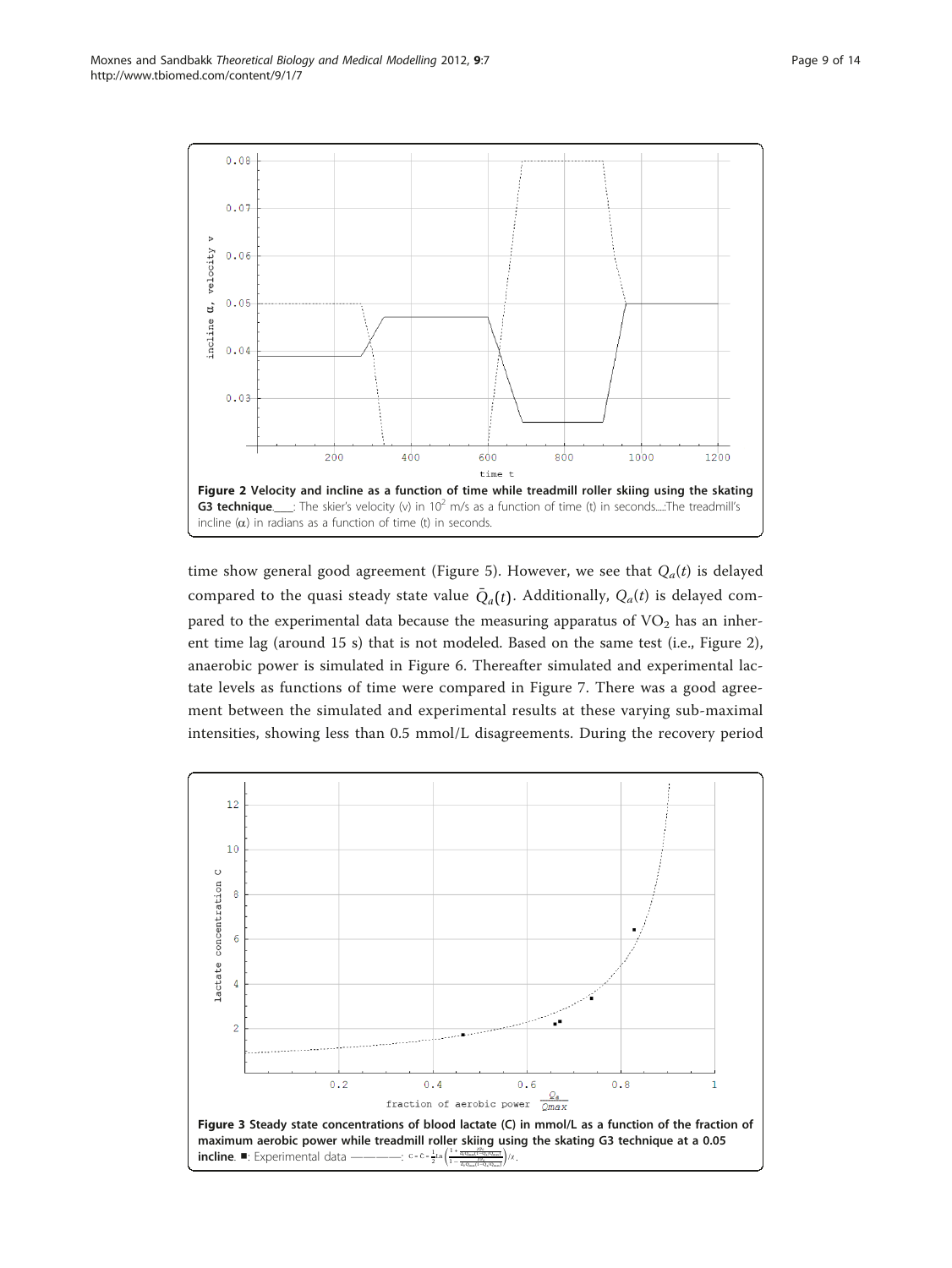<span id="page-9-0"></span>

after performing the protocol in Figure [2,](#page-8-0) the initial simulation model of the concentrations of blood and muscle lactate did not fit well with experimental results. The experimental data showed a much slower reduction in blood lactate concentration compared to the simulated model. Thus, in a second trial we assumed a maximum rate of flux of lactate from blood to muscles. We achieved this mathematically when  $C_m(t)$  -  $C_b(t) \rightarrow Max[-0.1, C_m(t) - C_b(t)]$  which accounts for a restriction on the lactate flux from blood to muscles. This means that the flux of lactate from the blood to the

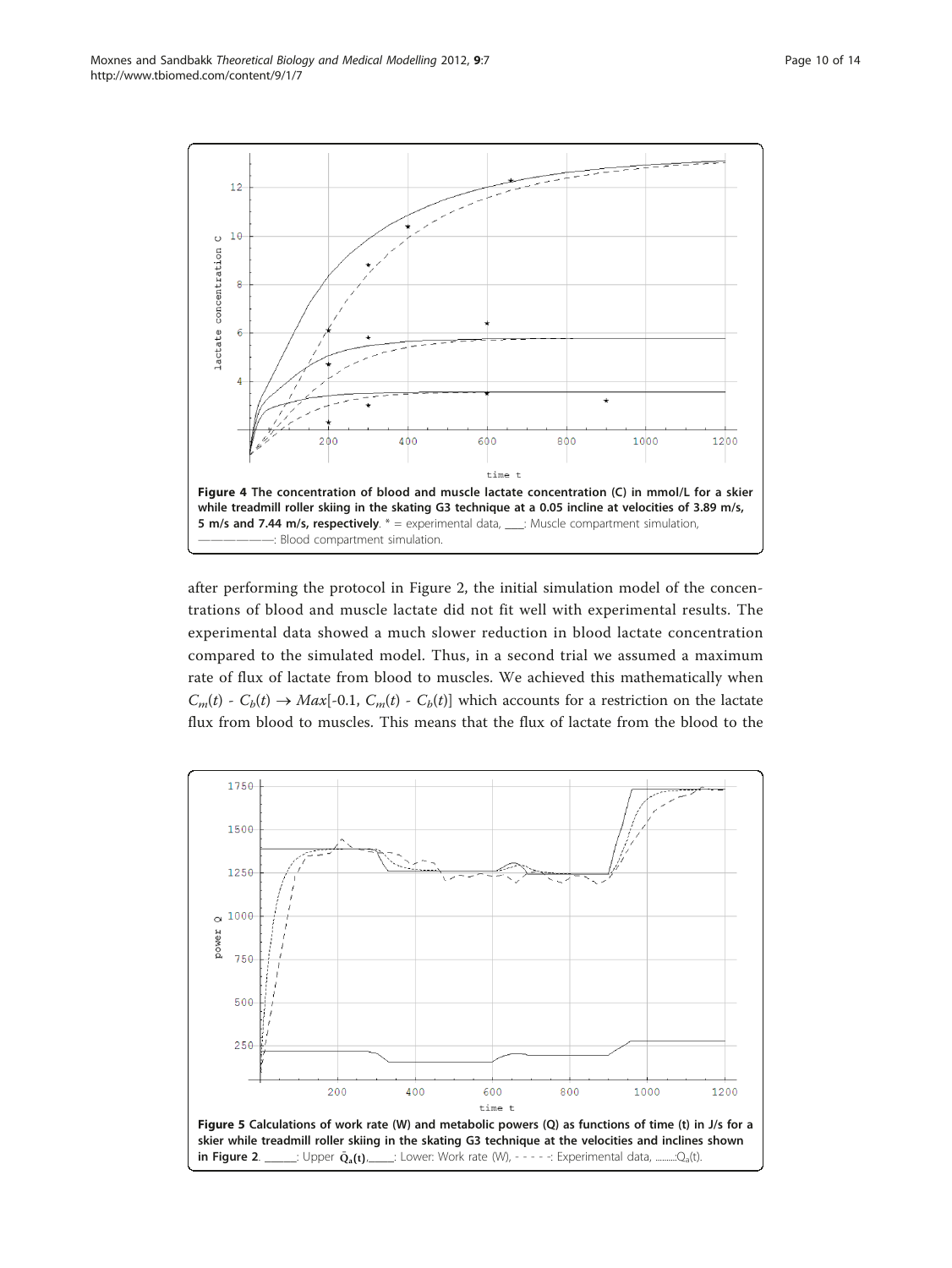<span id="page-10-0"></span>muscles has a least upper bound. The value of -0.1 was the value that fitted the experimental data best by visual inspection. Using this assumption, the simulated and experimental data were in much better agreement (see Figure [7\)](#page-11-0).

# Conclusions

The current study constructed mathematical models of lactate production and removal and compared these with experimental results from treadmill roller skiing. The main findings were as follows: 1) a mathematical two-compartment model of lactate production and removal could accurately predict blood lactate concentration during steady state and at varying exercise intensities and; 2) the understanding of lactate removal after high-intensity exercise during whole-body exercise requires further examination.

In the current study, the simulated lactate production and removal fitted the experimental data well during steady state and at varying sub-maximal exercise intensities, and indicate an uncertainty of less than  $\pm$  0.5 mmol/L using these mathematical models. To the best of our knowledge, the current study is the first to compare a simulation model of blood lactate concentration during dynamic whole-body exercise against experimental data. Overall, we propose that the current simulation models provide useful insight into how blood lactate concentration during practical training and testing in dynamical situations should be interpreted.

The initial simulation model of lactate removal after high exercise intensities deviated from the experimental findings. This can be related to a longer time delay between lactate concentrations in muscle and blood than simulated by the model [[22](#page-12-0)] or a slower removal of blood lactate than the bi-exponential time function employed here [[26](#page-13-0)-[28](#page-13-0)]. In any case, when assuming a maximum rate of flux of lactate from blood to muscles did the simulation model fit experimental data satisfactorily. A rationale for this asymmetry of the time scale for influx and outflux of lactate from the blood may be related to the transport of lactate across membranes accomplished by

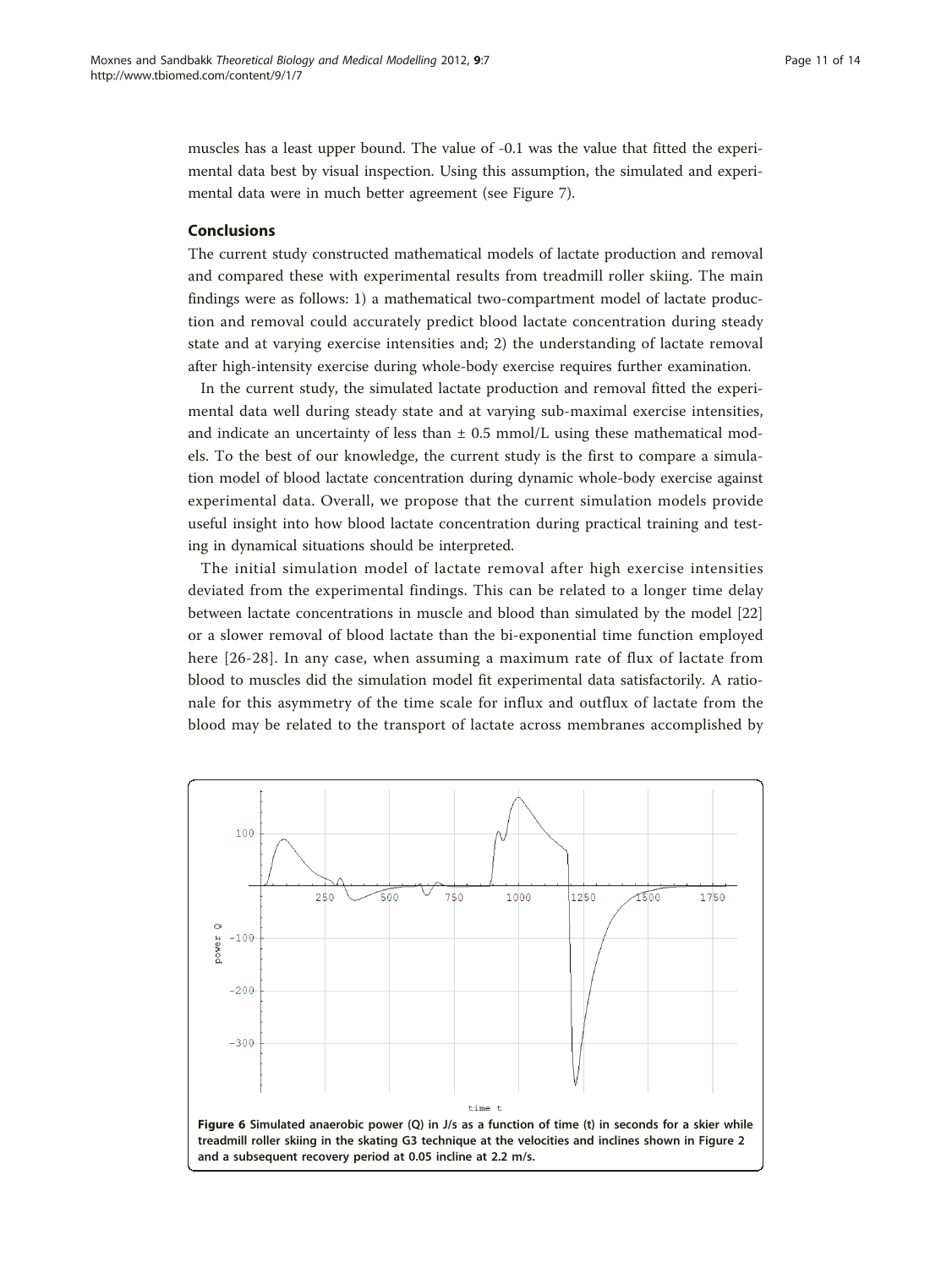<span id="page-11-0"></span>

monocarboxylate transport proteins (MTC). MCT are used for active transport of lactate and is driven by concentration gradients [\[9,13](#page-12-0)]. However, the physiological role of the two important isoforms MCT1 and MCT4 differ. MCT1 is mainly located in slow twitch muscle fibers and is regarded responsible for the influx of lactate to the high oxidative muscles, whereas MCT4 is mainly located in fast muscle fibers and is responsible for outflux of lactate from cells. The current data indicate that the amount of MTC4 is low in blood cells, which leads to a smaller outflux of lactate from the blood during recovery than the influx of lactate to the blood during high intensity exercise. Nevertheless, the understanding of lactate removal after high-intensity exercise during whole-body exercise requires further examination.

Modeling in human biology is always a challenge since one is confronted with conceiving a simple, yet realistic representation of complex phenomena occurring at different levels (cells, organs, tissue). The parameters used in the current study will, in principle, be dependent on the exercise mode employed; fitness level of the individual tested and is only applicable for fixed concentrations of glycogen e.g., [\[42](#page-13-0)-[44](#page-13-0)]. Thus, to construct valid simulation models of lactate concentration during dynamic exercise these need to be developed for each individual.

# Funding

No sources of funding.

#### Abbreviations

W, Work rate in J/s; v, Velocity of the treadmill in m/s; α, Angle of inclination in radians; m = 77.5 kg, Mass of the skier;  $\mu = 0.024$ , Coefficient of roller friction on the treadmill;  $g = 9.82$  m/s2, Acceleration of gravity;  $Q_{max} = 1886$ , Maximal aerobic power in J/s; QLT=0.93Qmax:, Aerobic power at the lactate threshold relative to the maximal aerobic power; Qa, Aerobic power in J/s; Ō̄a, Steady state aerobic power in J/s; Ȭa, Virtual aerobic power in J/s; Q≂a, Virtual steady state aerobic power in J/s; Qb = 80 J/s, Resting aerobic power;  $Q_a$  (t<sub>0</sub>) =  $Q_b$ , Initial aerobic power; Qul = 111 J/ s, Aerobic power of unloaded movement of arms and legs; f, Cycle frequency of the skier in the G3 technique in 1/s;  $\bar{A}$ (a)=0.92(1+1.19Exp(-71.8a)), Function that describes the influence of incline on  $\tilde{Q}a$ ;  $c_2 = 5.8$  J/s, Parameter that ̄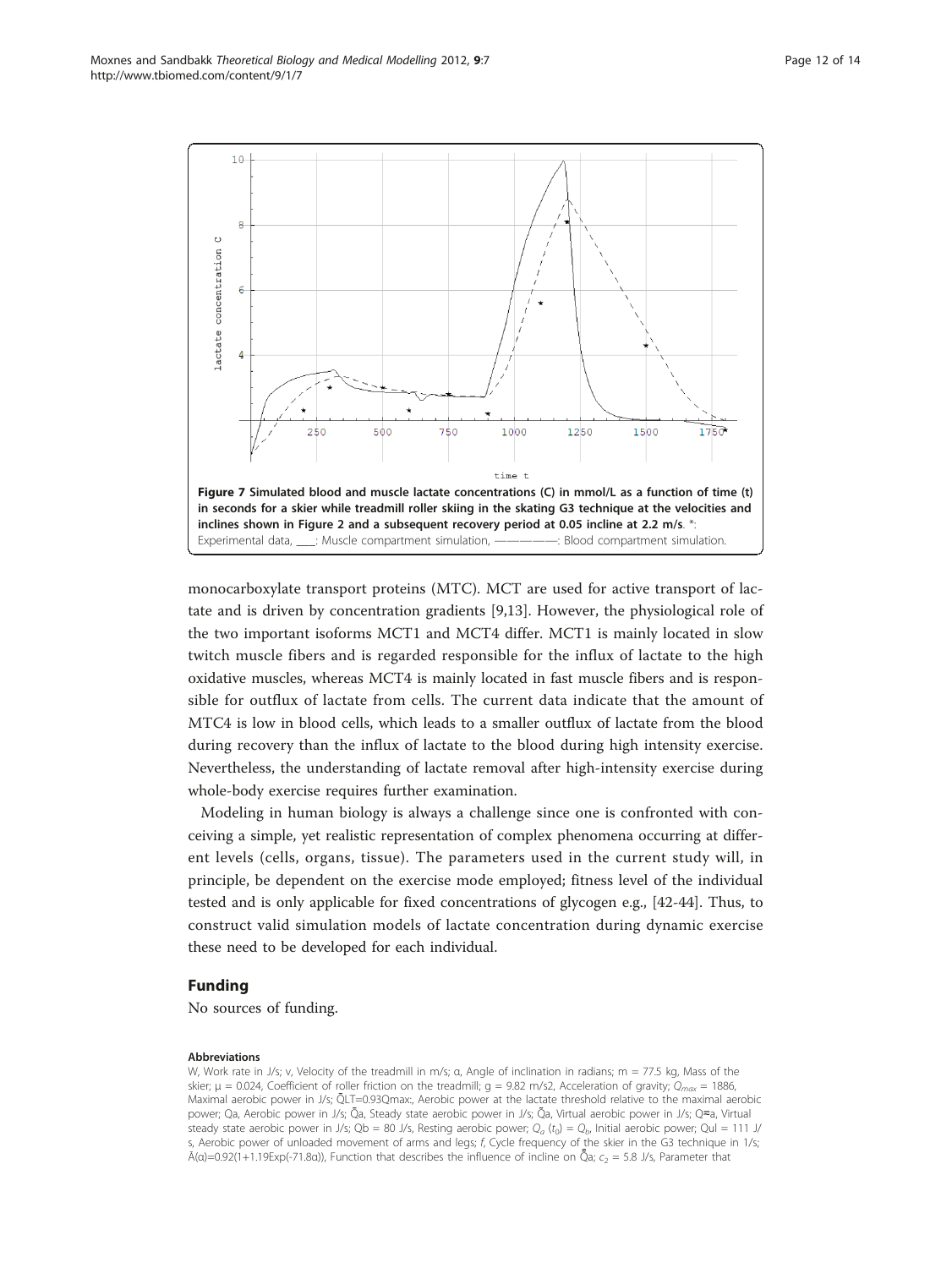<span id="page-12-0"></span>describes the influence of work rate on  $\tilde{Q}a$ ;  $\tau$  = 30 s, Time parameter in seconds quantifying the time before the aerobic power reaches steady state during sub-maximal work rates; C, Lactate concentration in the lactate pool in kg/ ml or in mmol/L; ( $\bar{C}$ ), Steady state lactate concentration in the lactate pool in kg/ml or in mmol/L;  $C(t_0) = 0.045$ kg/m<sup>3</sup> = 0.5mmol/L, Initial concentration of lactate;  $R_a$ , Rate of lactate appearance in kg/(sm<sup>3</sup>) or in mmol/(sL);  $R_a$ , Rate of lactate disappearance in kg/(sm<sup>3</sup>) or in mmol/(sL);  $P_{max}$ , Maximum rate of pyruvate appearance in kg/(sm<sup>3</sup>) or in mmol/(sL); P, Rate of pyruvate appearance in kg/(sm<sup>3</sup>) or in mMol/(sL); P, Steady state rate of pyruvate appearance in kg/(sm<sup>3</sup>) or in mmol/(sL); P, Virtual rate of pyruvate appearance in kg/(sm<sup>3</sup>) or in mmol/(sL); (P), Virtual steady state ̄ pyruvate appearance in kg/(sm<sup>3</sup>) or in mmol/(sL);  $\tau_{an}$  = 10 s, Time parameter quantifying the time before the pyruvate appearance reaches steady state during sub-maximal work rates;  $a_0 = 0.9$ , Parameter that describe the rate of pyruvate disappearance due to oxidation in the mitochondria;  $\beta_0 = 1/(0.6 \times p_0 \times Q_{max})$ , Parameter that describes the Trate of pyruvate disappearance due to oxidation in the mitochondria;  $p_0 = 10^{-5} kg/(m^3 s)/(J/s)$ , Parameter that describes the rate of lactate appearance as a function of aerobic power;  $D(Q_a(t))$ , Function that describes the rate of lactate disappearance as a function of aerobic power;  $d_0 = 7.2410^{-8}$ /(J/s)<sup>2</sup>/s, Parameter that describes the rate of lactate disappearance as a function of aerobic power;  $\chi = 0.95 m^3/kg$ , Parameter that describes the saturation of disappearance of lactate; QanG, Power caused by the use of ATP produced anaerobically from glycolysis or glycogenolysis;  $\lambda = 3 \times 20$ ://(kgmmol/L), Parameter that scales the rate of change in lactate concentration and anaerobic power;  $V_m = 10L$ , Lactate volume of the muscles;  $V_b = 4L$ , Lactate volume of the blood;  $V = V_b + V_m$ , Total lactate volume;  $K_{1a} = 0.05/s \times L$ , Parameter that scales the movement of lactate into and out of the blood

#### Author details

<sup>1</sup>Department for Protection Norwegian Defence Research Establishment, P.O. Box 25, 2007 Kjeller, Norway. 2 Department of Human Movement Science, Norwegian University of science and Technology, 7491 Trondheim, Norway.

### Authors' contributions

JM performed the mathematical simulations, whereas ØS performed all laboratory testing. Both authors contributed similarly with important intellectual content and in drafting, revising and finishing the manuscript. All authors read and approved the final manuscript.

#### Competing interests

The authors declare that they have no competing interests.

### Received: 12 December 2011 Accepted: 13 March 2012 Published: 13 March 2012

#### References

- 1. Ganong WF: Review of Medical Physiology. 20 edition. New York: McGraw-Hill Companies; 2001.
- 2. Schmidt-Nielsen K: Animal Physiology: adaptation and environment. 5 edition. Cambridge: Cambridge University Press; 1997.
- 3. Johnson AT: Biomechanical and Exercise Physiology New York: Wiley- Interscience Publication; 1991.
- 4. Margaria R, Cerretelli P, Mangili F: Balance and kinetics of anaerobic energy release during strenuous exercise in man. J Appl Physiol 1963, 19:623-628.
- Heck H, Mader A, Hess G, Mucke S, Muller R, Hollmann W: [Justification of the 4 mmol/l lactate threshold.](http://www.ncbi.nlm.nih.gov/pubmed/4030186?dopt=Abstract) International Journal of Sports Medicine 1985, 6:117-130.
- 6. Billat VL, Sirvent P, Py G, Koralsztein JP, Mercier J: [The concept of maximal lactate steady state.](http://www.ncbi.nlm.nih.gov/pubmed/12744715?dopt=Abstract) Sports Medicine 2003, 33:407-426.
- 7. di Prampero PE, Ferretti G: [The energetics of anaerobic muscle metabolism: a reappraisal of older and recent](http://www.ncbi.nlm.nih.gov/pubmed/10647856?dopt=Abstract) [concepts.](http://www.ncbi.nlm.nih.gov/pubmed/10647856?dopt=Abstract) Respir Physiol 1999, 118:103-115.
- 8. Brooks GA: Lactate production under fully aerobic conditions: the lactate shuttle during rest and exercise. Fed Proc 1985, 45:2924-2929.
- 9. Brooks GA: [Current concepts in lactate exchange.](http://www.ncbi.nlm.nih.gov/pubmed/1956262?dopt=Abstract) Medicine and Science in Sports and Exercise 1991, 23:895-906.
- 10. Brooks GA: [Lactate shuttles in nature.](http://www.ncbi.nlm.nih.gov/pubmed/12023861?dopt=Abstract) Biochem Soc Trans 2002, 30:258-264.
- 11. Brooks GA: [Link between glycolytic and oxidative metabolism.](http://www.ncbi.nlm.nih.gov/pubmed/17465603?dopt=Abstract) Sports Medicine 2007, 37:341-343.
- 12. Myers J: [Dangerous curves: a perspective on exercise, lactate, and the anaerobic threshold.](http://www.ncbi.nlm.nih.gov/pubmed/9118720?dopt=Abstract) Chest 1997, 111:787-795.
- 13. Juel C: [Lactate-proton cotransport in skeletal muscle.](http://www.ncbi.nlm.nih.gov/pubmed/9114817?dopt=Abstract) Physiol Rev 1997, 77:321-358.
- 14. Hermansen L, Osnes JB: [Blood and muscle pH after maximal exercise in man.](http://www.ncbi.nlm.nih.gov/pubmed/5010039?dopt=Abstract) J Appl Physiol 1972, 32:304-308.
- 15. Hogan MC, Welch DC: [Effect of varied lactate levels on bicycle performance.](http://www.ncbi.nlm.nih.gov/pubmed/6432755?dopt=Abstract) J Appl Physiol 1984, 57:507-513.
- 16. Westerblad H, Lee JA, Allen DG: Cellular mechanisms of fatigue in skeletal muscle. Am J Physiol 1991, 261:195-209.
- 17. Sahlin K: Metabolic factors in fatique. Sports Medicine 1992, 13:99-107.
- 18. Hogan MC, Gladden LB, Kurdak S, Polle DC: [Increases \(lactate\) in working dog muscle reduces tension development](http://www.ncbi.nlm.nih.gov/pubmed/7752864?dopt=Abstract) [independent of pH.](http://www.ncbi.nlm.nih.gov/pubmed/7752864?dopt=Abstract) Medicine and Science in Sports and Exercise 1995, 27:371-377
- 19. Andrews MAW, Godt RE, Nosek TM: [Influence of physiological L + -lactate concentrations on contractibility of](http://www.ncbi.nlm.nih.gov/pubmed/8806914?dopt=Abstract) [skinned striated muscle fibers of rabbit.](http://www.ncbi.nlm.nih.gov/pubmed/8806914?dopt=Abstract) J Appl Physiol 1996, 80:2060-2065
- 20. Favero TG, Zable AC, Colter D, Abramson JJA: [Lactate inhibits Ca2 + -activated Ca2 + channel activity from skeletal](http://www.ncbi.nlm.nih.gov/pubmed/9049723?dopt=Abstract) [muscle sarcoplasmic reticulum.](http://www.ncbi.nlm.nih.gov/pubmed/9049723?dopt=Abstract) J Appl Physiol 1997, 82:447-452.
- 21. Hermansen L, Saltin B: [Oxygen uptake during maximal treadmill and bicycle exercise.](http://www.ncbi.nlm.nih.gov/pubmed/5762873?dopt=Abstract) J Appl Physiol 1969, 26:31-37.
- 22. Robergs RA, Ghiasvand F, Parker D: Biochemistry of exercise-induced metabolic acidosis. Am J Physiol Regul Integr Comp Physiol 2004, 287:502-516.
- 23. Freund H, Zouloumian P: Lactate after exercise in man I. Evolution kinetics in arterial blood. European Journal of Applied Physiology 1981, 46:121-133.
- 24. Zouloumian P, Freund H: Lactate after exercise in man II. Mathematical model. European Journal of Applied Physiology 1981, 46:135-147.